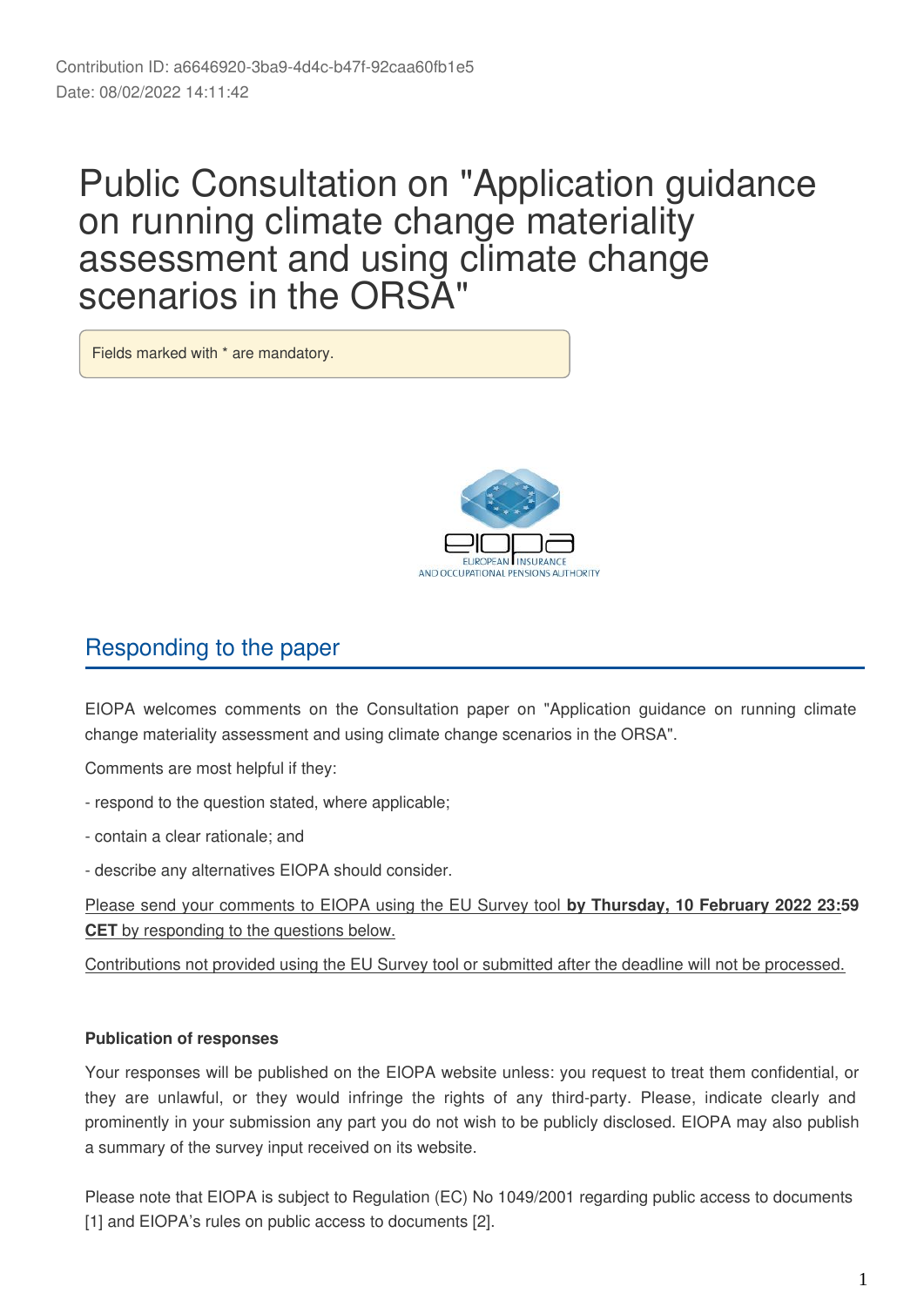## Declaration by the contributor **\***

*between 1 and 2 choices*

- $\blacksquare$  I consent to publication of all information in my contribution in whole
- $\Box$  /in part as indicated in my responses
- $\blacksquare$  including to the publication of my name/the name of my organisation, and I declare that nothing within my response is unlawful or would infringe the rights of any third party in a manner that would prevent the publication.

# **Data protection**

Please note that personal contact details (such as names of individuals, email addresses and phone numbers) will not be published.

They will only be used to request clarifications if necessary on the information supplied. EIOPA, as a European Authority, will process any personal data in line with Regulation (EU) 2018/1725 [3]. More information on how personal data are treated can be found in the privacy statement at the end of this survey.

[1] Regulation (EC) No 1049/2001 of the European Parliament and of the Council of 30 May 2001 regarding public access to European Parliament, Council and Commission documents (OJ L 145, 31.5.2001, p. 43). [2] Decision (EIOPA-MB-11/051) of the Management Board concerning public access to documents - [Public](https://www.eiopa.europa.eu/sites/default/files/publications/administrative/public-access-eiopa-mb-11-051.pdf) [Access to Documents](https://www.eiopa.europa.eu/sites/default/files/publications/administrative/public-access-eiopa-mb-11-051.pdf)

[3] Regulation (EU) 2018/1725 of the European Parliament and of the Council of 23 October 2018 on the protection of natural persons with regard to the processing of personal data by the Union institutions, bodies, offices and agencies and on the free movement of such data, and repealing Regulation (EC) No 45 /2001 and Decision No 1247/2002/EC (OJ L 295, 21.11.2018, p. 39)

# About the respondent

Please indicate the desired disclosure level of the responses you are submitting. **\***

- <sup>O</sup> Public
- Confidential
- Stakeholder name **\***

Institut des actuaires (France)

Type of Stakeholder **\***

- **O** Association
- **O** Industry
- **Ministry**
- Supervisor
- **EU** Organisation
- $\circ$  Other

Contact person (name and surname) **\***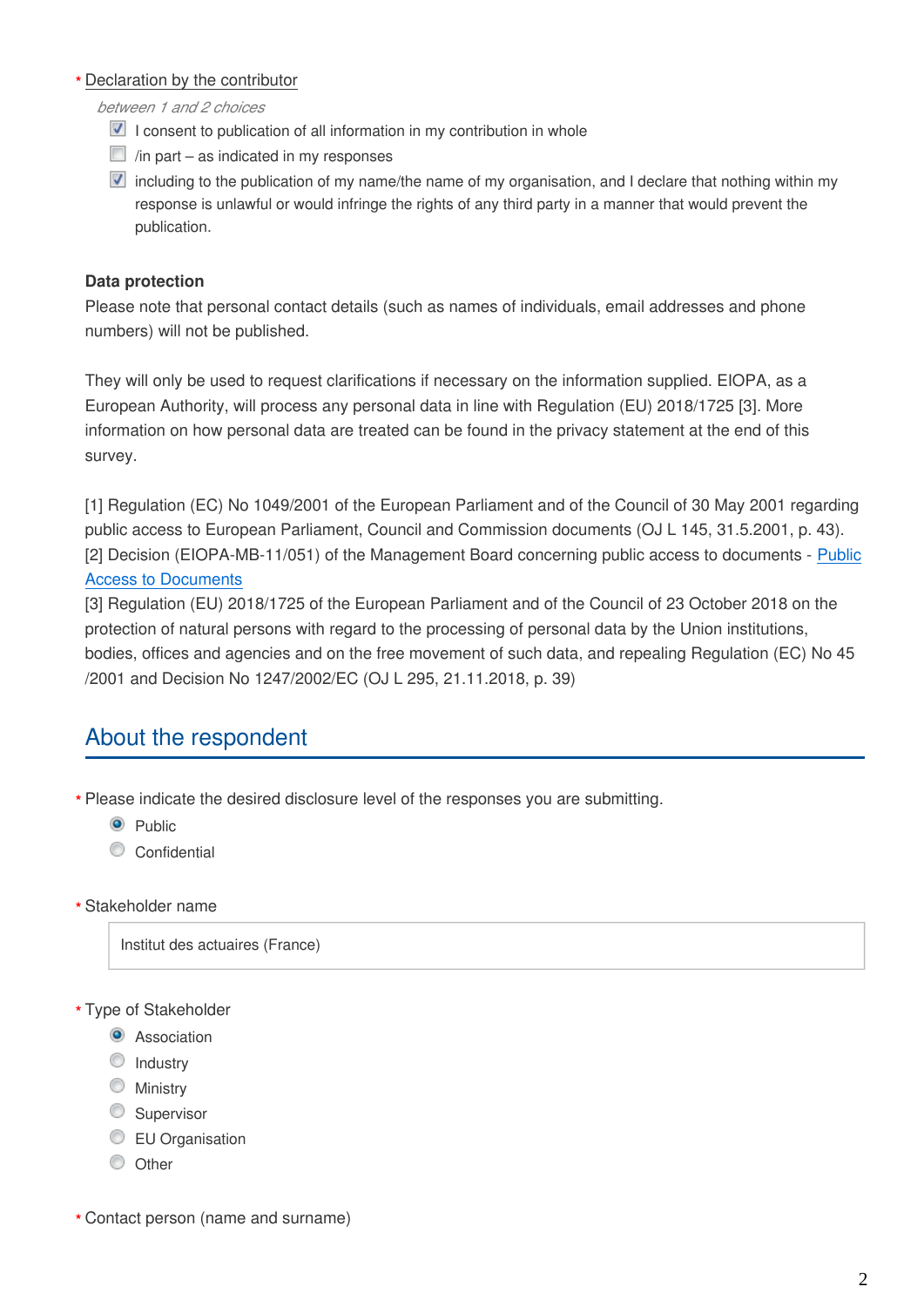#### Contact person email address **\***

samuel.cywie@institutdesactuaires.fr

Contact person phone number **\***

+33(0)650273124

# Questions to Stakeholders

1. Do you agree that the first two chapters provide a clear picture on the inclusion of climate risk scenarios **\*** in the ORSA to a high-level reader?

O Yes

<sup>O</sup>No

#### Please add an explanation

We believe it would be interesting to specify the objectives of taking into account climate change scenarios in the ORSA:

- Preparation for the integration of climate risk into Pillar 1 in a context where few players are yet assessing this risk in the ORSA (Cf. Opinion of 21/04/2021)

- Better awareness by the market of short-term risks linked to climate change.

- Market awareness of longer-term climate change risks?

- A first step to take into account sustainability risks (climate, biodiversity, water, pollution, sustainable economy...) considering here the risk of climate change only?

- Do you want to consolidate the results or not? If so, this would require the measurement of the impacts of climate action management and a minimum of homogeneity in the construction of climate change scenarios (see point on scenarios).

The question of the time horizons to be taken into consideration and their articulation seems to us to be essential and would require clarification: how to organize the coordination with the risk mapping, the risk management system, the risk profile, the impacts on the capital, the impacts on the strategy..., between the business plan horizon and the climate horizon?

We understand that there is a double horizon to manage.

The classic horizon of the strategic plan (3 to 10 years depending on the type of activity and the entities) and the long-term climate horizon.

In our opinion, the ORSA must retain its current framework, fed by a long-term framework (10-30 years) on climate change that informs the decisions to be taken over the strategic plan horizon (3 to 10 years). The long-term framework and the link with climate scenarios should be provided by EIOPA guidelines.

The possibility of multi-year assessments (see paragraph 3.24 of the April 2021 document: "not necessarily every year") could be more clearly explained.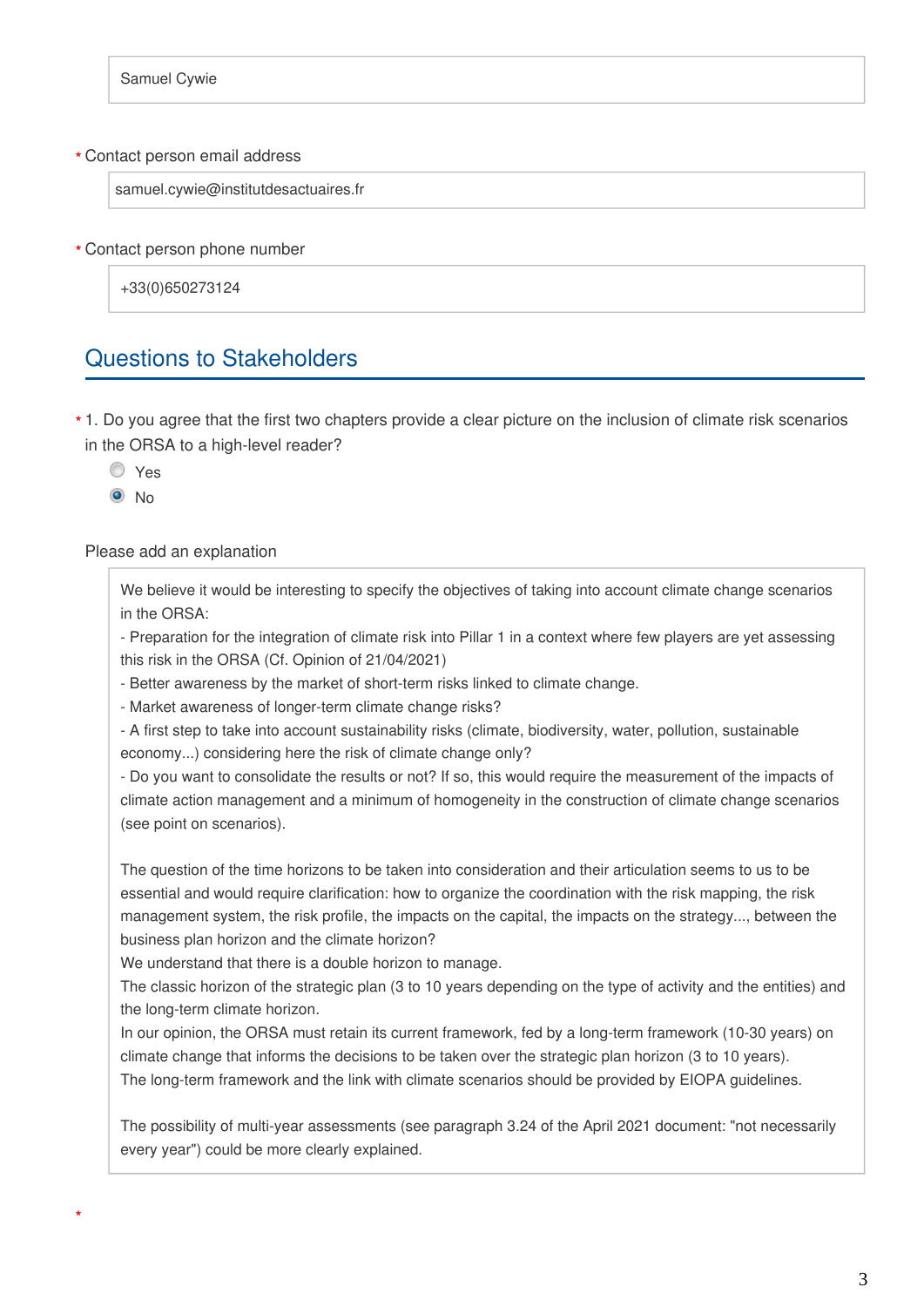2. Do the examples in "Chapter 3 – Materiality assessment" address the main transition and physical risks to which undertakings may be exposed?

- Yes
- <sup>O</sup>No

### Please add an explanation

The EIOPA consultation provides initial elements for defining a methodology for assessing materiality and building scenarios. This document also provides enlightening examples of implementation. However, it seems to us that a certain number of clarifications should be made on the methodological level.

Links between scenarios and materiality :

 The issues of materiality and scenarios are linked: a risk may be material in some scenarios at a certain horizon and not in another scenario. This is an important point and implies that the methodological approach presented in Figure 1 on page 10 should be reworked as follows:

- 1. Define climate change scenario (type of transition / physical risks)
- 2. Define the business context,
- 3. Research impacts of climate change on the business
- 4. Define metrics on which the effects of climate change is assessed,
- 5. Assess relevance to the business

In this respect, the matrices in Figure 5 should be re-examined by climate scenario and the work in Chapter 3 should include an additional dimension per scenario.

Definition of materiality indicators :

In order to assess materiality, we believe it is important to define precise metrics for analysis. Implicitly and through the examples in chapter 3, EIOPA refers to either :

- qualitative criteria for which the definition and choice of criteria appear unclear

- quantitative criteria, such as risk exposure, for which it is not clear whether they are quantities approaching the SCR and the economic capital, or whether they are retained on another basis.

It seems to us that EIOPA should provide more guidance on how to define metrics to assess the impact of climate change. The various stakeholders could ask themselves:

- Whether to limit themselves only to impacts on the economic balance sheet, SCR and coverage ratio? - whether other traditional KPIs (P&L, ROE, etc.) or climate indicators (e.g., carbon footprint) or sustainability indicators (biodiversity, deforestation, etc.) should be integrated into the principle of double materiality (in link with SFDR European principles)

- How to articulate the role of quantitative and qualitative metrics?

- Should a link be made with risk mapping and non-financial accounting?

A framework for this point is essential and aims to avoid excessive divergence in practices.

Materiality - need for benchmarks :

EIOPA knows the exposure and activities of European insurers. Can benchmarks (LoB, country) not be made to guide operators in the choice of classifying a risk or an activity as materially affected at a given horizon?

Furthermore, could the cost of implementing a climate ORSA approach be evaluated and shared? (Material, human, data, financial)

Materiality and uncertainty :

The examples given through the fictitious companies do not allow us to explain how a company should assess the materiality of risks with uncertain consequences. The reasons for these uncertainties can be, for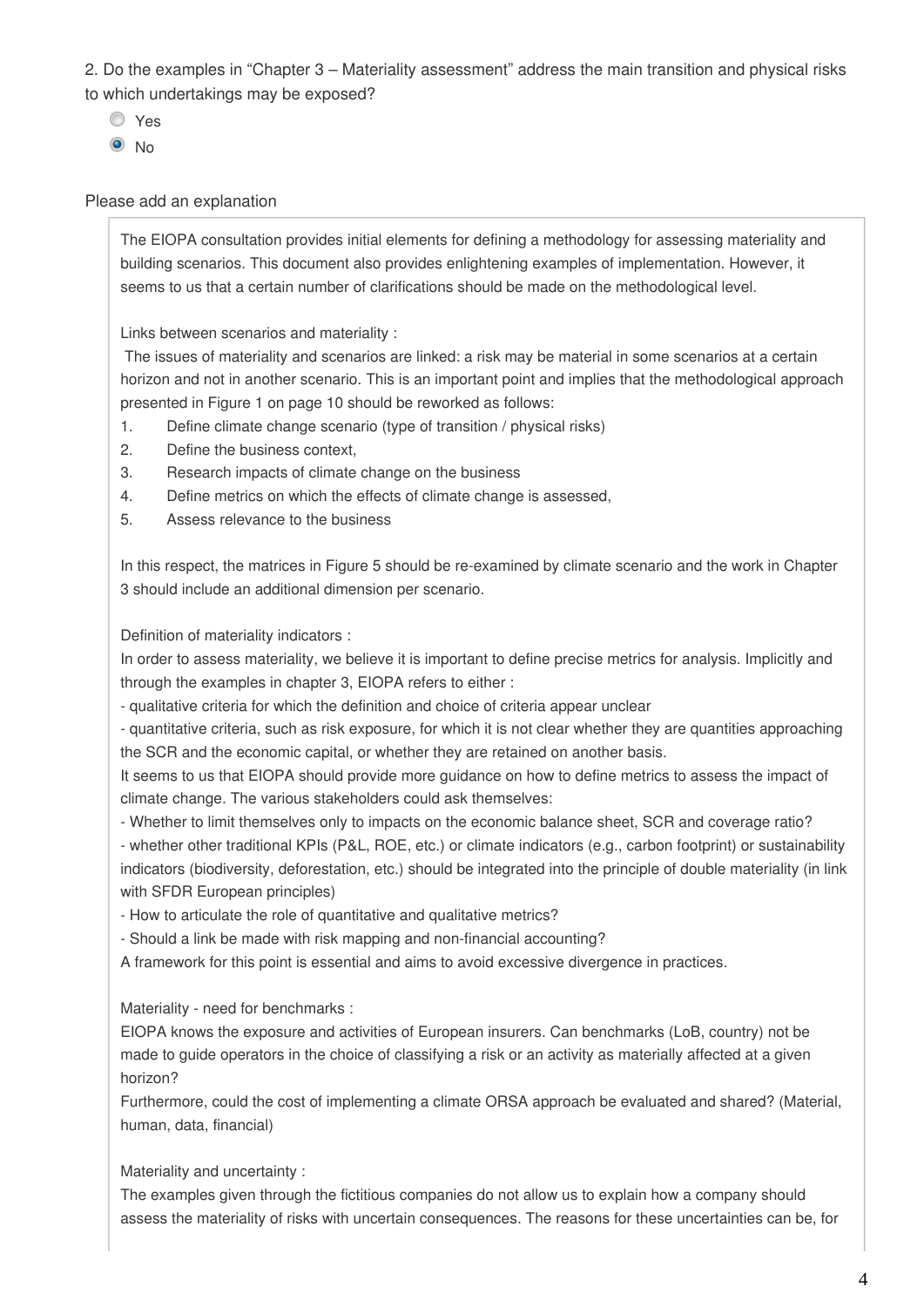example, a lack or absence of data or reference studies, modelling difficulties, the uncertainty specific to climate trajectories or transition scenarios, ....

These types of difficulties could be relatively frequent and EIOPA should provide elements to explain how operators should behave in the face of these uncertainties.

Other difficulties in assessing materiality :

The elements provided in Chapter 3 concerning materiality in assets are not sufficiently clear. Could EIOPA provide in these illustrations through fictitious companies how to take into account:

- specific constraints related to asset-liability matching, diversification or profitability constraints,

- the normative constraints that will apply (SFDR, taxonomy, ...),

Finally, on the asset side, reinsurance coverage, which is also a significant source of vulnerability (cost, exclusions, etc.) is not mentioned. Could EIOPA provide examples on this point?

3. Do you consider the scenario analyses proposed in "Chapter 3 – Climate change scenarios" easy to **\***apply for small and mid-sized insurers?

Yes

<sup>O</sup>No

#### Please add an explanation

Framing the scenarios to be considered

Different alternatives exist for the choice of scenarios:

- A totally free choice

o Positive aspects: allows the insurance world to be diversified in the way it prepares for similar risks, and adapted to the risk structure of the entity

o Negative aspects: multiplicity of possible combinations and comparability issues

- A totally free choice with a proposal of scenarios ("USP type" approach)

o At least for the reference scenario; at least to initiate the process of integration into the ORSA which also needs an increase in team skills

o Would offer the possibility for any entity wishing to do so to rely on the scenarios envisaged by a pilot ORSA exercise

- A totally imposed list

Eiopa wants to use a framework with at least 2 long-term climate change scenarios (one <1.5°C and another >2°C).These long-term scenarios are not specified in terms of trajectory (speed/shape/regional distribution/target...). The implications for physical and transition risks in the shorter term are also not framed. It seems to us that these elements do not belong to a specific risk assessment, but are part of a more general framework that could

- facilitate the task of both small and large organizations,

- a certain form of consolidation of results.

For the <1.5°C scenario, we would like supervisory authorities to draw up a minimum list of short- and medium-term risks to be considered in the ORSA, for example based on the examples in chapter 3. On the >2°C scenario, the range of possibilities is very large. Establishing a long-term reference framework would allow organizations to include the climate change constraint more easily and at a lower cost over the duration of their strategic plan and to integrate climate risk management actions into the ORSA as soon as possible.

Without this, do organizations not risk investing too much in the establishment of these long-term climate scenarios, for which their skills will always be insufficient, and consequently working insufficiently on their own risks, due to a lack of time and resources that cannot be extended indefinitely?

Conclusion: we expect to see specified in at least two long term climate change scenarios (one <1.5 and one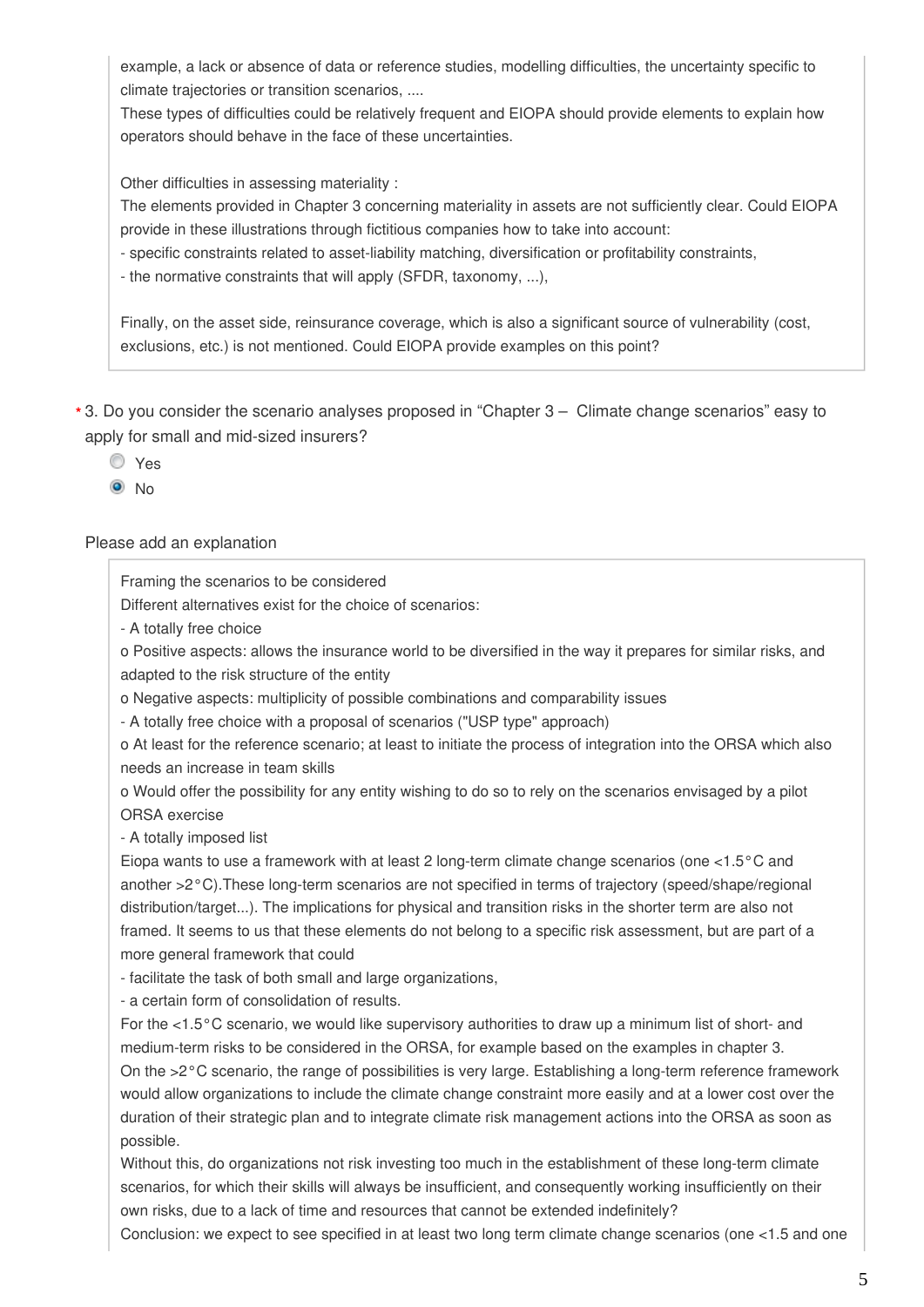>2), the types of possible transition settings and associated physical risks, allowing to evaluate for the entity the impacts at 10 years (CT), 30 years (MT) and 80 years (LT)

Consideration of management actions

As with any ORSA assessment, the definition of management actions is usually the result of an iterative process: the company must refine its actions according to the results it observes on the actions it has implemented or that it has studied in a counterfactual exercise. However, Figure 1 may lead one to believe that the approach to be adopted is linear.

Can EIOPA clarify its assessment on this subject because it seems to us that the approach to be adopted, including for the assessment of materiality, should instead be iterative.

We believe there are 2 main issues regarding the means for implementation :

- the question of proportionality

- the issue of usable data/models/tools is prevalent

Given the draft revision of the directive, we understand that all organizations will have to assess whether they are significantly exposed to risks related to climate change as part of their ORSA assessment (Article 45a), with organizations meeting the "low risk profile" criteria benefiting from an exemption under the scenario analyses. As a result, all organizations, regardless of their size and risk profile, will be required to perform a materiality assessment as a minimum.

We understand that organizations will have to develop their own models/tools and/or use external suppliers. In addition to the direct cost of developing or purchasing tools, these analyses will require the mobilization of the expertise and resources necessary to understand, analyze, appropriate, and implement them, with a necessary increase in the skills of the teams. This issue is even more important for small/medium-sized organizations.

With regard to the tools used in Chapter 3, we note in particular that :

- The public data mentioned to assess physical risks (NGFS Climate impact explorer, Peseta IV...) do not necessarily give information at local scales or at the right dates,

- The implementation of scenarios on catastrophic risks will be a problem for companies without RMS license (or other dedicated service for catnat modeling). The use of non-public information sources limits the appropriation of scenario implementation by small/medium enterprises.

- If the tools mentioned allow capturing the effect of variations in financial risks, they do not seem to be relevant for capturing variations in economic risks (rate curve, inflation...).

Is there any relevant aspect not covered by the previous questions, with a particular focus on alternative methodologies / approaches?

As explained in question 2, the issues of materiality and scenarios are linked: a risk may be material in some scenarios at a certain horizon and not in another scenario. This is an important point and implies that the methodological approach presented in Figure 1 on page 10 should be reworked as follows:

- 1. Define climate change scenario (type of transition / physical risks)
- 2. Define the business context,
- 3. Research impacts of climate change on the business
- 4. Define metrics on which the effects of climate change is assessed,
- 5. Assess relevance to the business

In this respect, the matrices in Figure 5 should be re-examined by climate scenario and the work in Chapter 3 should include an additional dimension per scenario.

The topic of means does not seem to be sufficiently addressed in chapters 1 and 2 of the Consultation Paper. On this point, it might be relevant :

- To provide an updated list of the identified public tools/models/data with their possible uses (materiality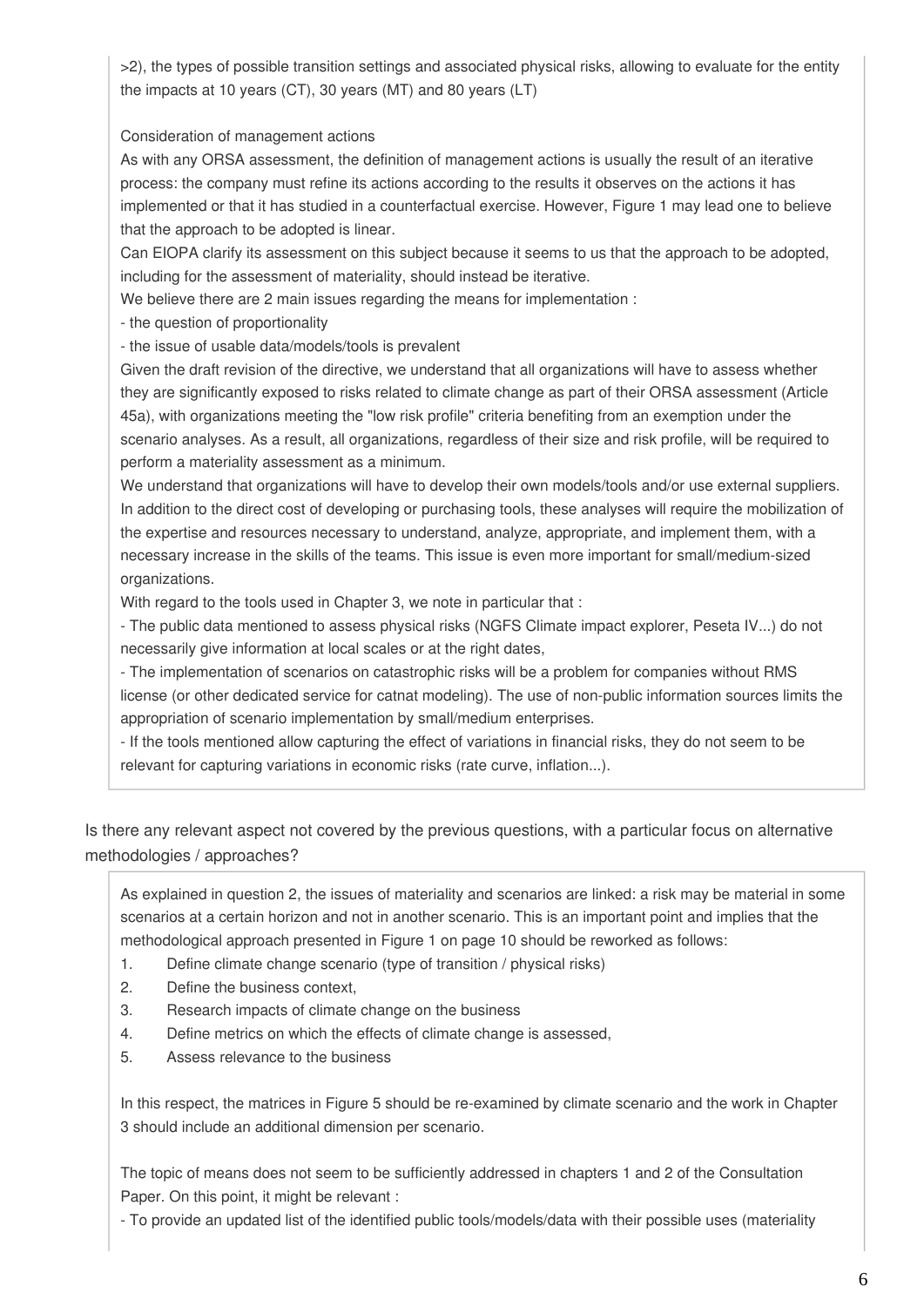study and/or scenario, type of assets and/or liabilities, type of physical/transitional/litigation risk, granularity, time horizon...) and their main advantages/disadvantages (similar to what is initiated in chapter 3). This list could be accompanied by elements on their real ease of use and on the level of expertise required to use them, and the real coverage of the asset portfolio, for example.

- For open-source tools that require potentially confidential data to be loaded into them (e.g. PACTA), specify how confidentiality of information is handled.

- Make proposals on the possibility of using proportionate approaches for small/medium sized organizations and provide guidance where appropriate.

# Privacy Statement related to Public (online) Consultations

#### **Introduction**

1. EIOPA, as a European Authority, is committed to protect individuals with regard to the processing of their personal data in accordance with Regulation (EU) No 2018/1725 (further referred as the Regulation). [Regulati on (EU) 2018/1725 of the European Parliament and of the Council of 23 October 2018 on the protection of natural persons with regard to the processing of personal data by the Union institutions, bodies, offices and agencies and on the free movement of such data, and repealing Regulation (EC) No 45/2001 and Decision No 1247/2002/EC]

# **Controller of the data processing**

2. The controller responsible for processing your data is EIOPA's Executive Director.

3. Address and email address of the controller:

Westhafenplatz 1, 60327 Frankfurt am Main, Germany

fausto.parente@eiopa.europa.eu

#### **Contact details of EIOPA's Data Protection Officer**

4. Westhafenplatz 1, 60327 Frankfurt am Main, Germany dpo@eiopa.europa.eu

#### **Purpose of processing your personal data**

1. The purpose of processing personal data is to manage public consultations EIOPA launches and facilitate further communication with participating stakeholders (in particular when clarifications are needed on the information supplied).

2. Your data will not be used for any purposes other than the performance of the activities specified above. Otherwise you will be informed accordingly.

#### **Legal basis of the processing and/or contractual or other obligation imposing it**

3. EIOPA Regulation, and more precisely Article 10, 15 and 16 thereof.

4. EIOPA's Public Statement on Public Consultations.

# **Personal data collected**

- 5. The personal data processed might include:
- Personal details (e.g. name, email address, phone number);
- Employment details.

#### **Recipients of your personal data**

6. The personal data collected are disclosed to designated EIOPA staff members.